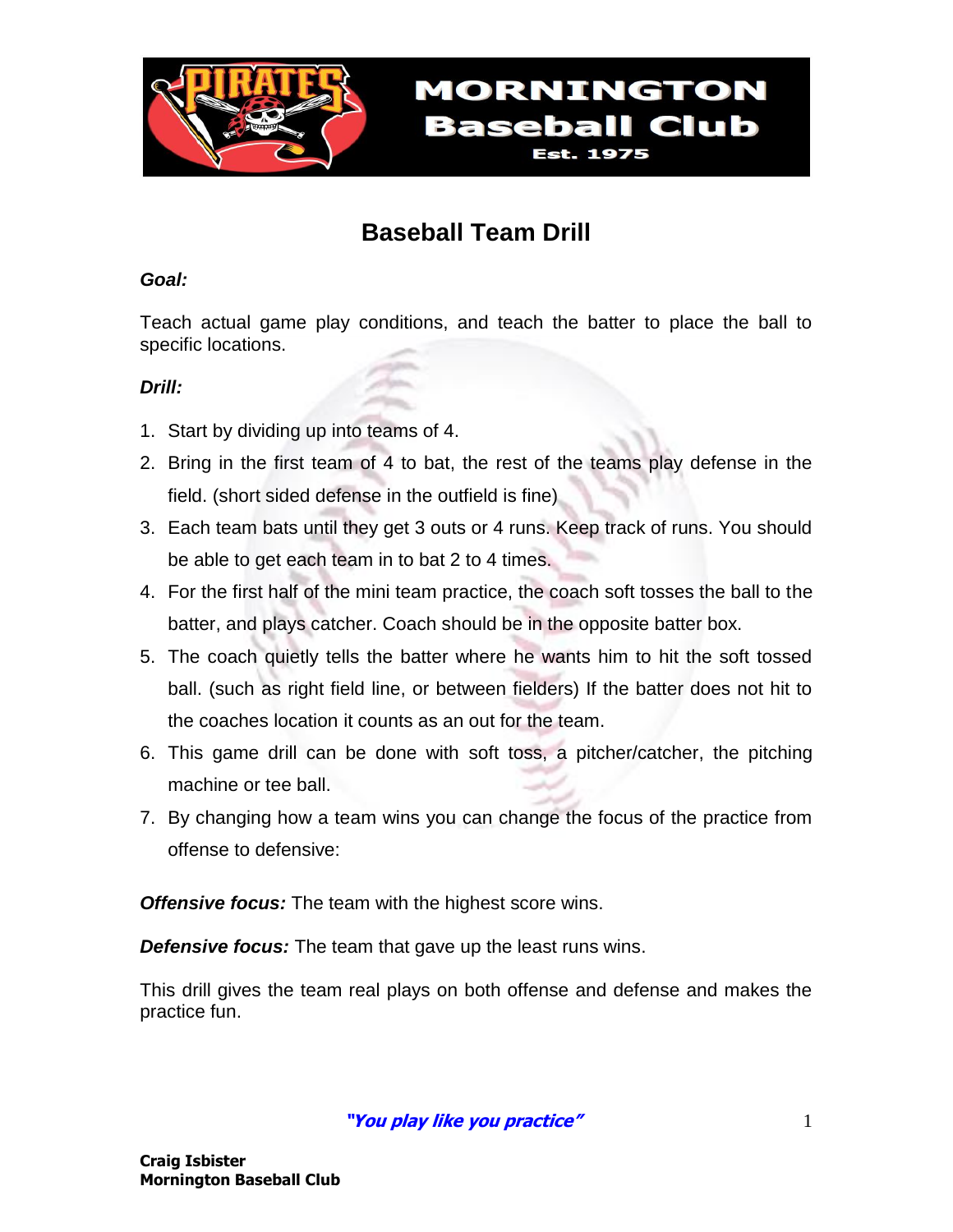

### **Beat the Ball Drill**

Divide the group into teams of 4, one team bats, one team plays the infield & the other team plays the outfield.

**MORNINGTON** 

**Baseball Club Est. 1975** 

Set up the defense (infield) and a hitter gets one soft toss from the plate to put the ball in play, the harder the better, no bunting. Fouls are outs.

It is the job of the infield to field the ball and throw to first base. First base gloves the ball and throws to second who in turn throws to third, and finally to home plate in succession before the runner gets around the bases.

If the runner beats the ball to home plate he scores 1 run. If the ball beats the runner to home plate then the runner is out. Bat through the whole team before changing sides. The highest score wins.

The way it develops is the kids try to hit liners where no defender stands, placing their hits and run like crazy….meanwhile, the infield is incredibly efficient at getting the ball in and throwing it around the horn (infield).

The kids not playing a base all communicate and line themselves up in a good backup position in case of a bad throw…but to get an out each base must be tagged while in possession of the ball before the next base can be thrown to. A lot of outs can be made with clean throws, but one bad throw in the process usually makes it able for batter to score.

Keep a kid on deck to make it go smoothly and rotate the kids in the field to let everyone 'play a base'.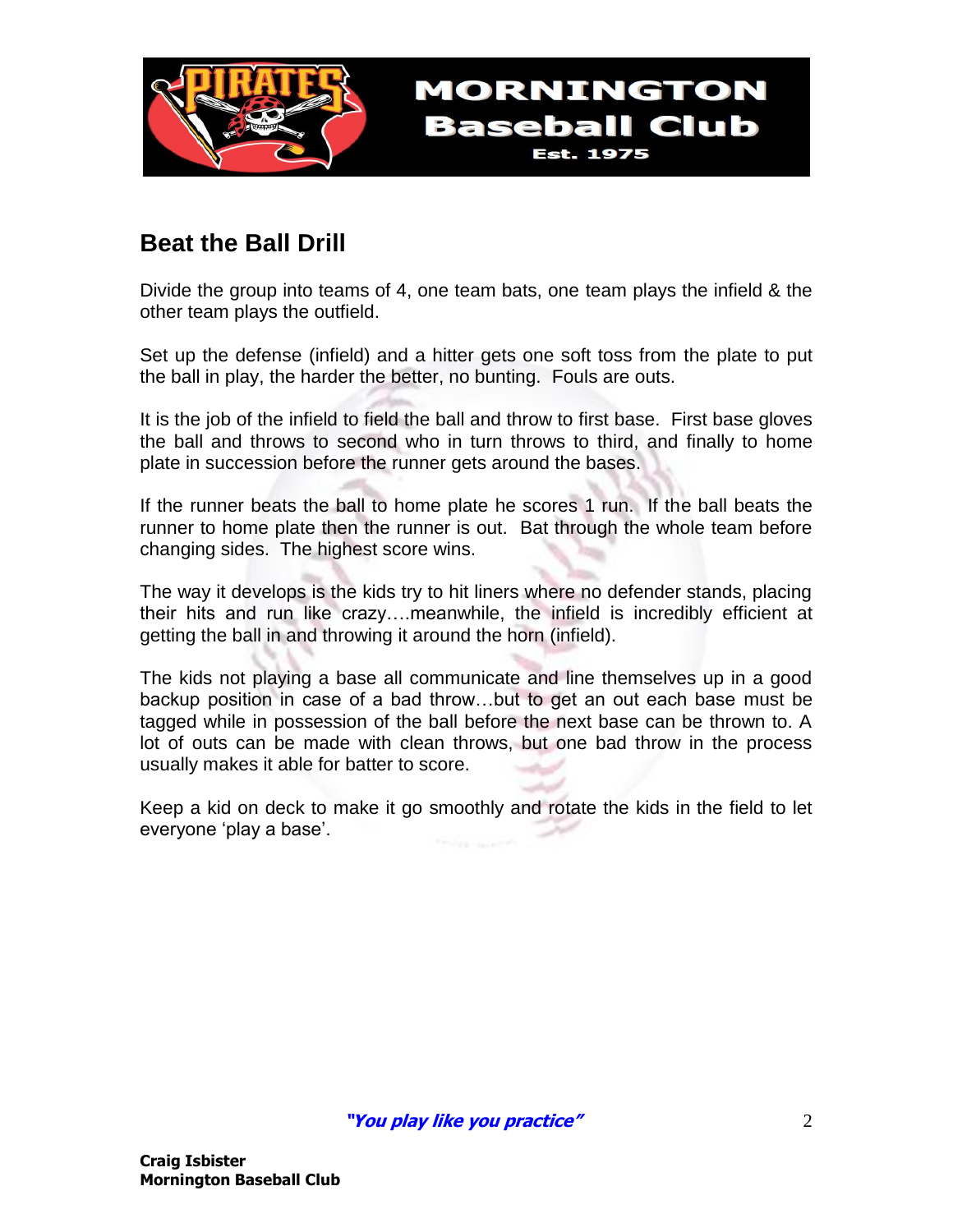

## **3-Way Scrimmage**

If you have 12 kids, you can do a 3-way scrimmage.

Divide into 3 teams of 4. One team hits, one plays infield, and the other plays outfield (with one player remaining at the backstop an undressed catcher).

**MORNINGTON** 

**Baseball Club Est. 1975** 

Coach pitches from the mound behind an L-screen.

The trick is to have players line their helmets and bats up outside the dugout so you can changeover quickly, because *each batter only gets one swing.*

When the players come to bat with 2 strikes against them, they instantly become more careful to put the ball in play.

If the quick change gets to be an issue, then you can play innings with more outs. But part of the fun is in running kids in and out and moving the game along rapidly. You can even put a timer on them so that they will collect an out if the batting can't put a batter to the plate within 90 seconds of the retired team's final out.

You can also play this with 8 kids, and just 2 teams if you ever have a shorthanded practice. It works best with at least 4 batters though.

### **Soft Toss Drill**

You can use a regular size ball or a smaller ball to intensify the drill.

Position yourself to the batting side (right for right handed batters) and ahead of the batter. Toss the "ball" at the hip of the batter.

You want them to impact the ball in front of their body. This is the "contact point". The toss is important!! You do not want an arching toss.

The toss should be crisp, but not too fast and out in front of the batter. Practice this to get it correct.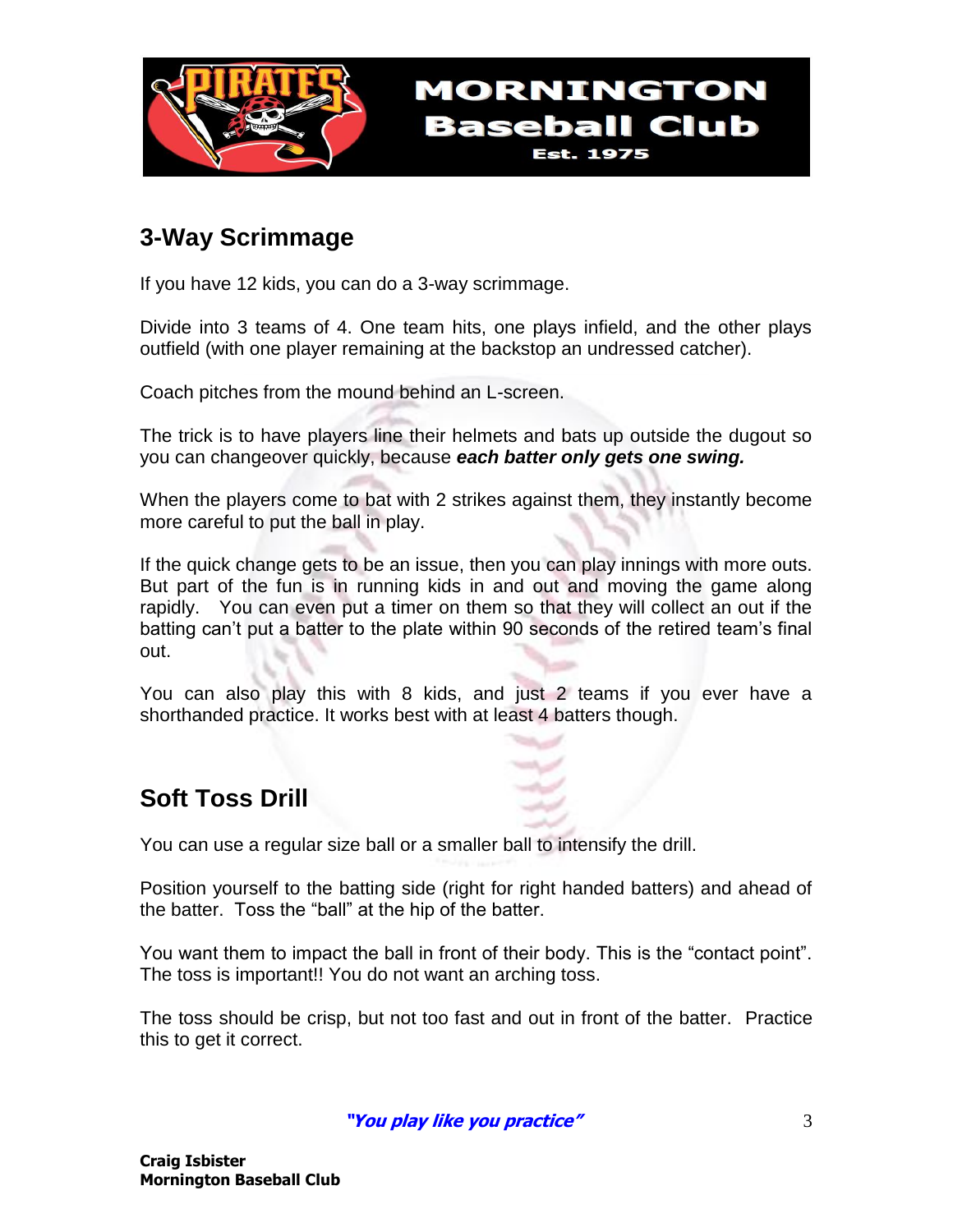

### **Adding Pressure to Infield Drills**

We use this drill to warm up our players and teach them a bit about pressure before the technical part of the practice begins.

**Est. 1975** 

Divide the number of players into 3 equal groups.

One group goes to SS, one group to 1B and the last stays at home.

A coach hits the ball to SS and he throws the ball to first and runs to first after his throw. The 1B throws a ground ball to the catcher and then he follows his throw to home plate. The catcher fields the ground ball and hands the ball to the coach and then runs to SS.

Simple?

- Coach hits ground ball to SS
- SS throws to 1B
- 1B throws ground ball to C
- Catcher hands ball to coach
- SS goes to 1B after his throw
- 1B goes to C after his throw
- C goes to SS after his throw

#### *Where's the pressure?*

Here it comes…..the coach hits to the SS immediately after the 1B receives the first throw. In this way, everyone has to really hustle in and out of position to make this work.

Oh, one more thing. They must complete 3 full rotations without an error before we move on. So if you have 15 players that is 45 individual correct plays. A bad throw or poorly fielded balls are errors. A player knocking down a ground ball and keeping it in front of him is not an error.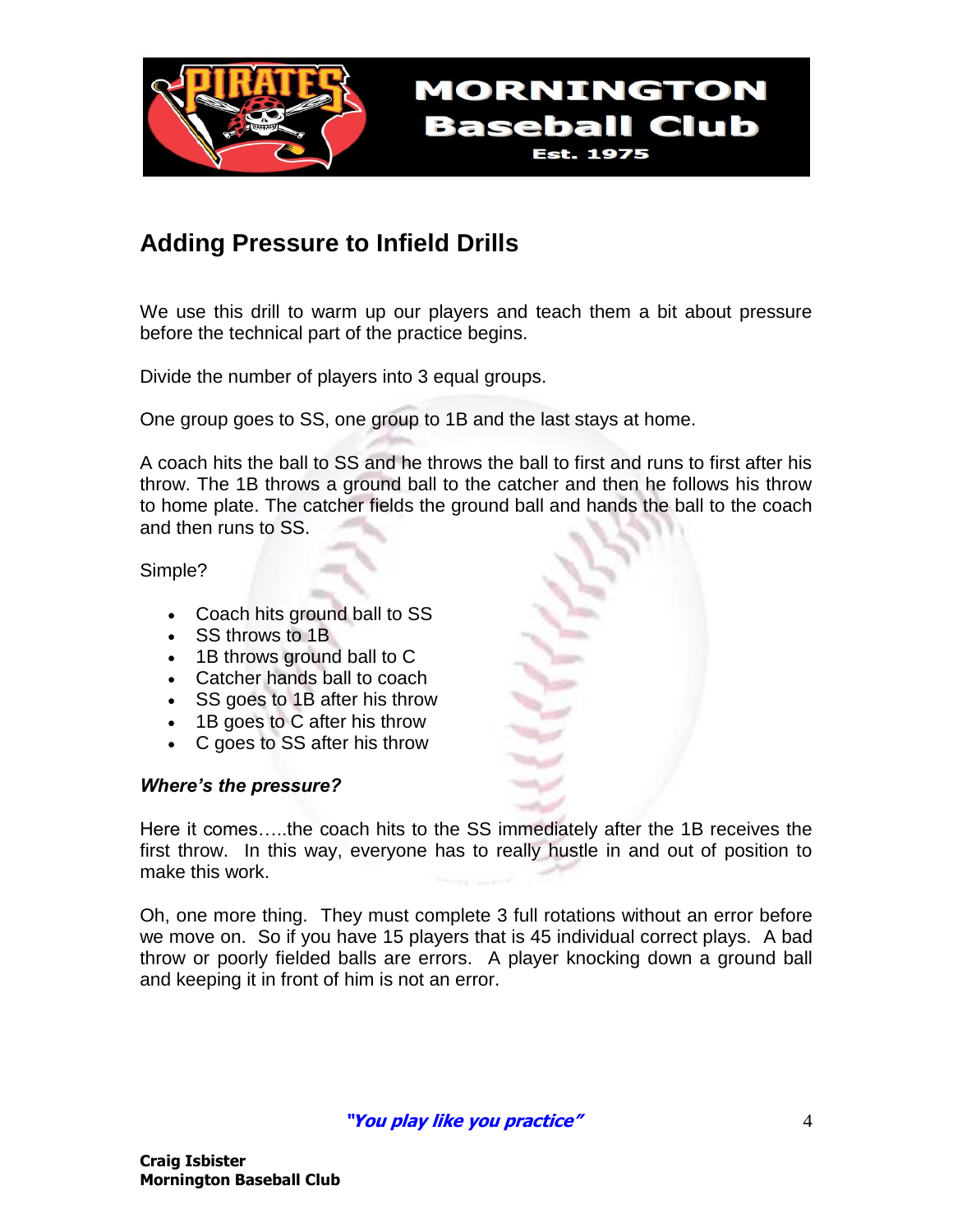

### **Running to First Base Drill**

Have all your players line up behind home plate, and put the first kid into the batter's box, as if he is hitting.

**MORNINGTON** 

**Baseball Club Est. 1975** 

On your signal, he runs down the first base line as hard as possible.

The first base coach either yells "Go! Go! Go!" indicating that he should advance to second base where the runner will run wide to the right of first base and proceed to second base. Make sure they touch the inside corner to the base when rounding first to second!!

Or the coach will yell "Dugout! Dugout!" (or "Right through, right through) indicating that the player must overrun first base by two or three steps, then tail off to the right as if he is going to the dugout. Make them turn back to their right, then race quickly back to first base, ready to advance.

## **Roll the Bat Drill**

The players arrange on the field (semi-circle/pepper ball) and one player bats.

If the batter hits a fly ball and someone catches it then that person who caught it gets to bat.

BUT if the batter hits a ground ball and a player fields it then the batter lays the bat on the ground, the fielder has to stay in the same spot where they fielded the ball and rolls the ball on the ground and tries to hit the bat.

If they hit the bat with the ball then he/she gets to bat.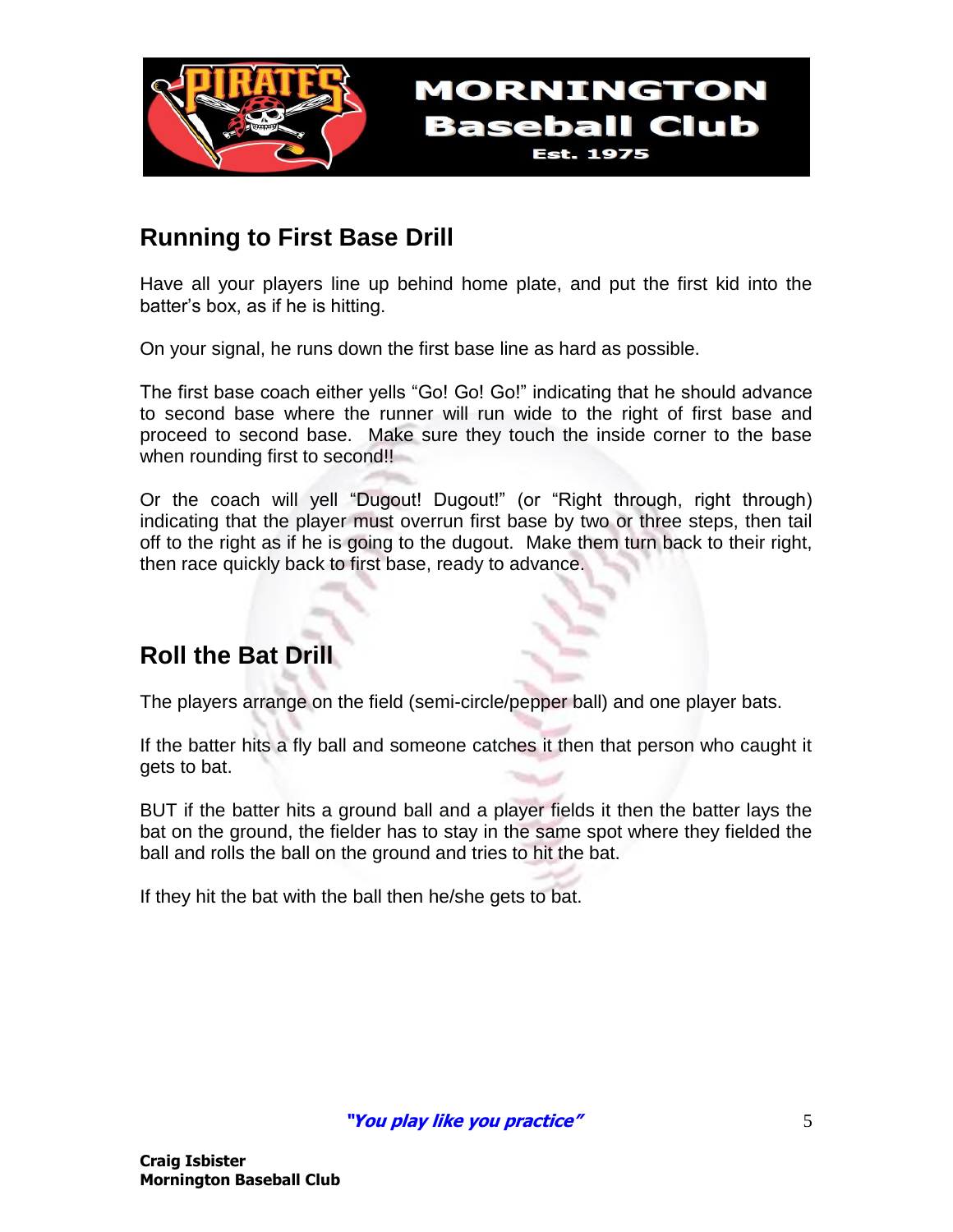

## **Bucket Drill**

This is a fun, productive drill, especially for younger kids, though older kids can gain benefit from it too.

It focuses on the importance of getting rid of the ball in a hurry.

Split your squad into two teams.

Line the first team up, one behind another, at the shortstop position.

Take the second squad and place them behind first base.

Next, place a five gallon bucket upside down on first base (a garbage bin can also work as a suitable target).

Make sure that you have plenty of baseballs handy.

A coach rolls or hits a ball to the first person in line at the shortstop position, who then has (3) three seconds to pick up the ball and throw it at the bucket.

The coach should loudly count off the seconds; this will initially fluster some of your younger players, but will also help them to cope with pressure better in the long run.

If the bucket is missed, the player behind first base fields the ball and returns it to the coach.

Regardless of the outcome, the player who made the throw rotates to the back of the line. If they hit the bucket they score 1 point.

After several passes through the line, switch sides.

As an added bonus, keep score between the two teams – it is amazing how much more effort you can get out of a kid if he's competing against his friends.

If you have enough coaching help, you can vary this drill by having both teams throw at the same time; the competition is a big hit with players.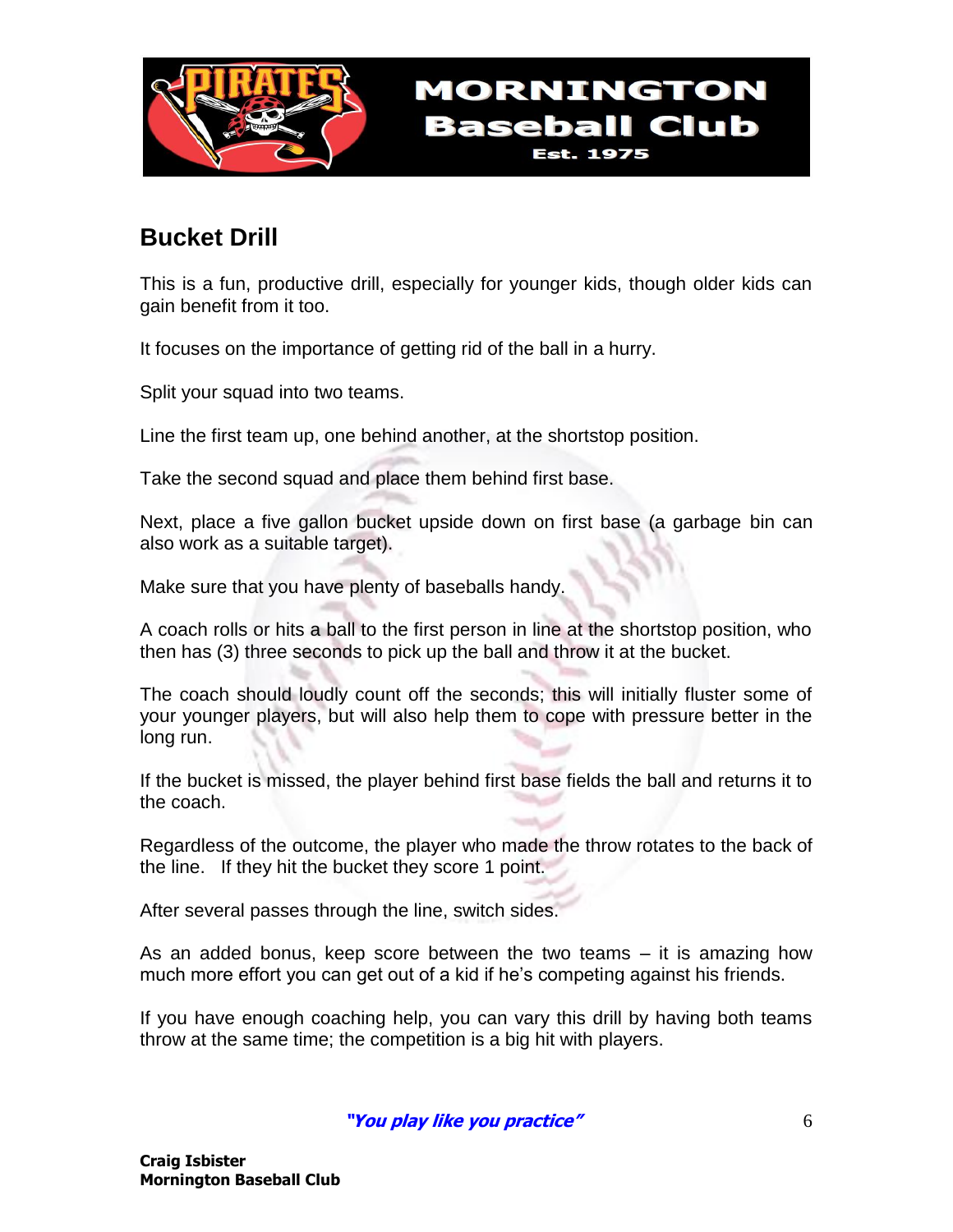

### **Speed Throw Drill**

Run this drill in any large open area (a field or a gym).

Divide the team into as many groups of two (2) as possible.

If an uneven number of players are present use a coach/parent to fill out the last group.

One member of each group lines up on one side of the area, the second member opposite on the other side.

Space players an equal distance apart along each side of the area to allow room for safety.

Each group should have a ball. On the word "GO" each team begins throwing the ball back and forth across the area.

Each time a team completes one throw and catch they count one point.

If the throw is bad, or the ball is not caught, that team's score goes to zero.

Allow between thirty and sixty seconds for a round then call "STOP."

Each team then gives its score.

The team with the highest score wins and each of those two players gets one point.

Then rotate to the left so that all teams are different.

As soon as all teams are set and have a ball, start another round as above.

Run as many rounds as the time allotted for the drill will allow.

At the conclusion the player(s) with the most points win.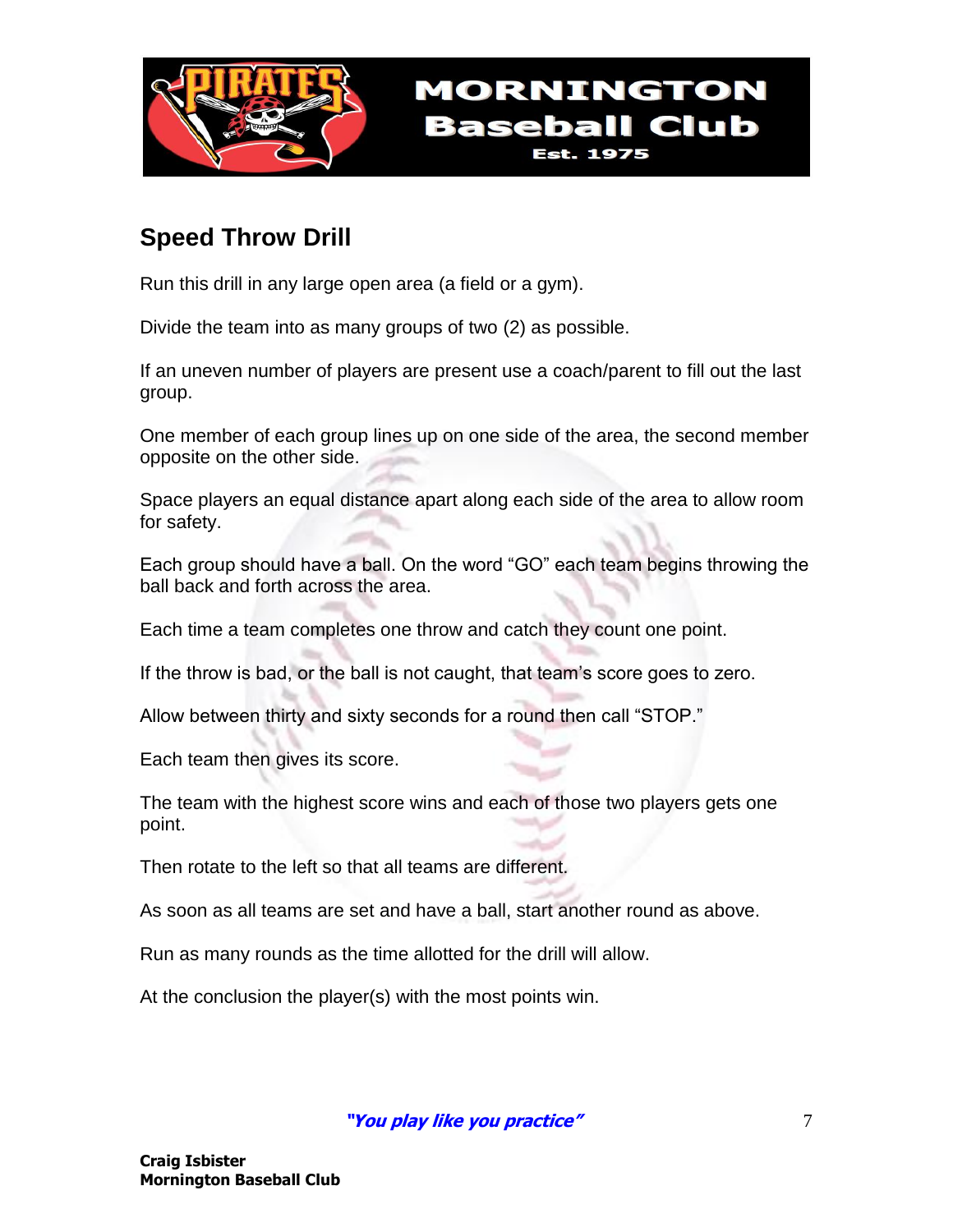

### **Run Downs Drill**

Players line up in groups of three, spread evenly apart.

The player in the middle is the base runner.

One player holds the baseball begins running towards the base runner, simulating a rundown situation.

We make one throw and a tag.

Players rotate positions.

## **In, Out, Up the Middle Drill**

As each pitch approaches the plate, the hitter must call out the location of the pitch as he starts his swing (ie: inside, outside, or middle) and hit the ball to the appropriate part of the field.

*Example:* (Right-handed hitter)

Inside pitch; hitter should call out "in" and pull the ball to the left side of the infield.

Outside pitch; hitter should call "out" and hit the ball to the opposite field.

Pitch down the middle; hitter calls out middle and hits the ball back up the middle.

As you pitch, you're in a great position to see if the hitter is aware of the strike zone and able to hit the ball to all fields based on where the ball is pitched.

The tape on the plate will help you to analyze whether the correct location was called out by the hitter.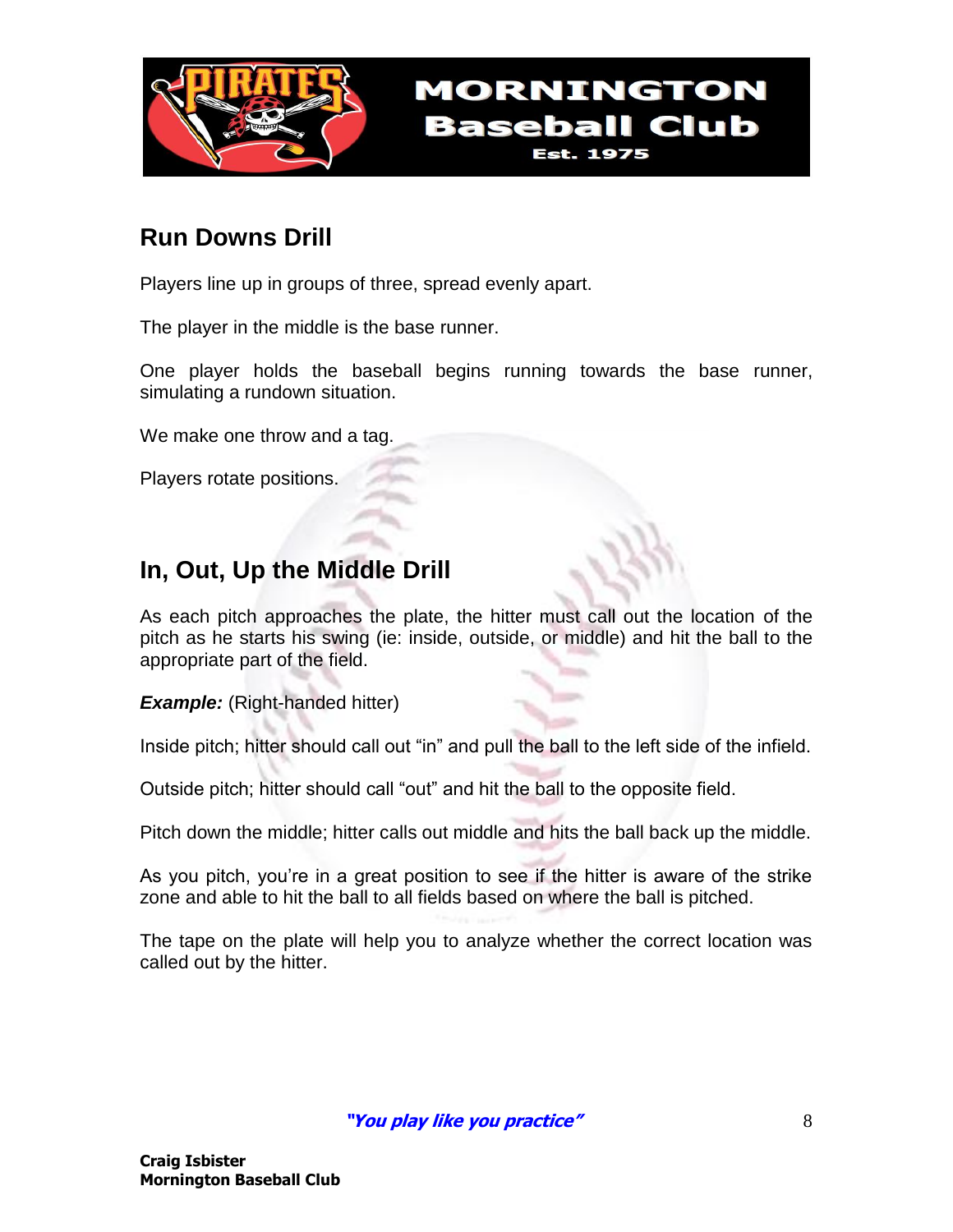

## **Money Ball Hitting Drill**

We play a game called "Money Ball." It is a variation of batting practice (BP), but I think it keeps everyone more involved, not just the hitter.

**MORNINGTON** 

**Baseball Club Est. 1975** 

Two teams of even number players, one team hitting other fielding.

Coach pitches (5) FIVE balls to each batter.

First (4) FOUR pitches are free pitches.

The 5th pitch is the MONEY BALL.

If you hit it and reach the base safely your team scores a point (run).

If the defensive team catches on the fly or gets the runner on the bases, or you miss the 5th pitch or hit foul the defense gets the run.

I think this puts some "friendly pressure" on the hitter to get the bat on the ball and put it in play. (It also puts some pressure on the coach to throw a hittable strike!! Sometimes THAT is the biggest challenge.)

The drill keeps BP upbeat for everyone and even though there really is no "count" on the batter, I find that each player is paying close attention to each pitch with anticipation for the MONEY BALL.

In the past I have also deducted points for lazy defensive play on the first 4 pitches, and lack of hustle in returning the balls from the backstop to the bucket at mound.

The kids love it. They want to play it every practice. During regular BP they are chanting "Money Ball" on every pitch.

*Note:* This drill is good for game play pressure when the batter has a 2 & 2 count at bat. (2 strike & 2 balls – the next one counts!)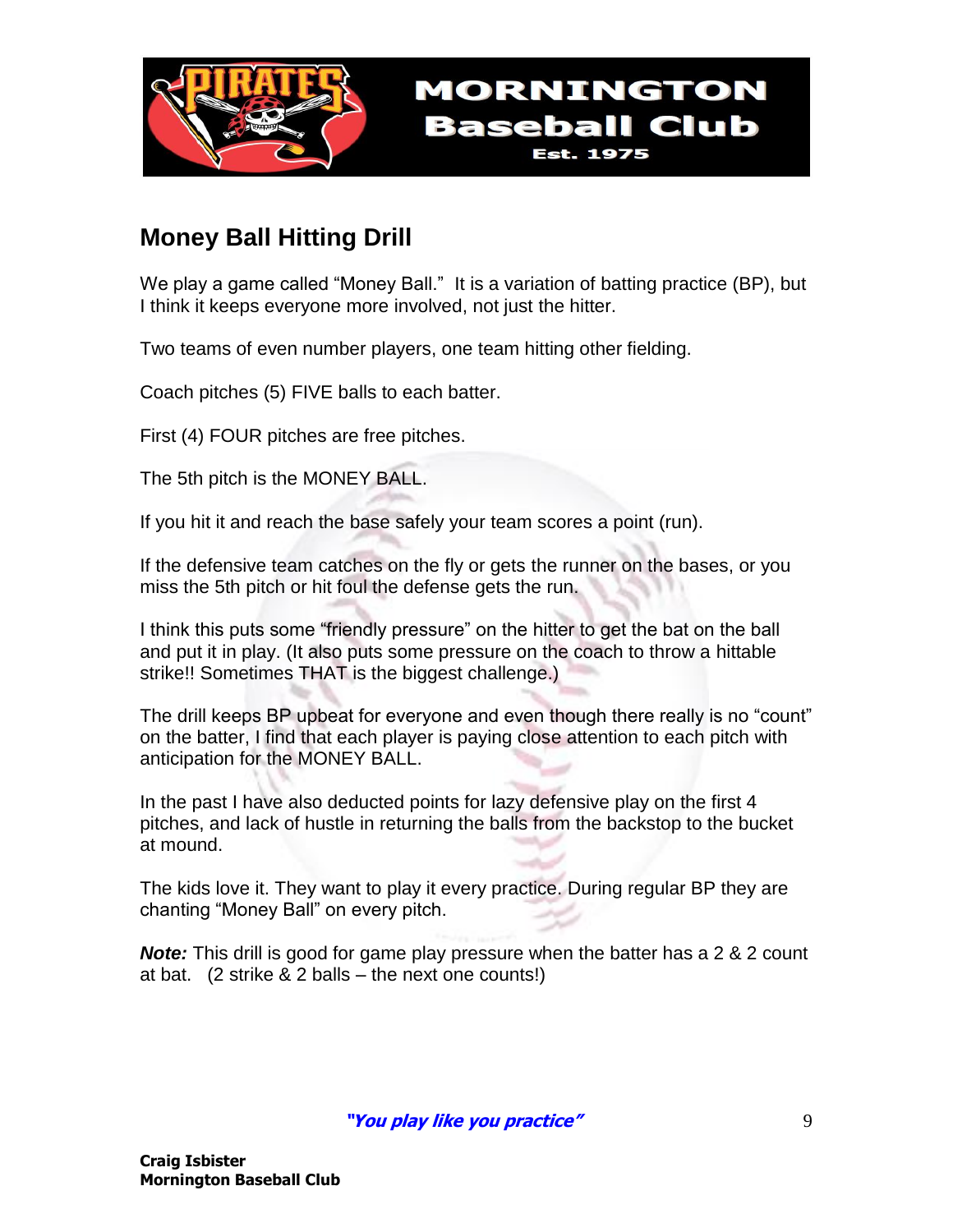

## **Bunting Drill**

Junior players as young as 7-8 years old are really starting to get into the 'ins and outs' of baseball bunting and understanding that sometimes advancing base runners is good enough.

**MORNINGTON** 

**Baseball Club Est. 1975** 

If you've got a few loose coins (ie: 50c or \$1 coin) on hand lay them down in places where ideal bunts would end up.

If the batter bunts and hits the coin they get to keep it.

You will probably be out of pocket a coin or two after going through the whole team but those coins do get smaller when you've got to land on them.

It is fun for the players to have the prospect of making a little 'pocket money'.

*Note:* Have a bag of lollies to reward all batters at the end of the drill for their efforts.

### **Bunting for Candy Drill**

Another take on the bunting drill is to use candy.

Place some of the flat cones at the ideal spots with a candy bar resting on top of the cone.

Everyone gets 3-5 bunts.

Mark the bunt that is closest to a cone.

After everyone has a go, the person closest to each cone gets that candy bar.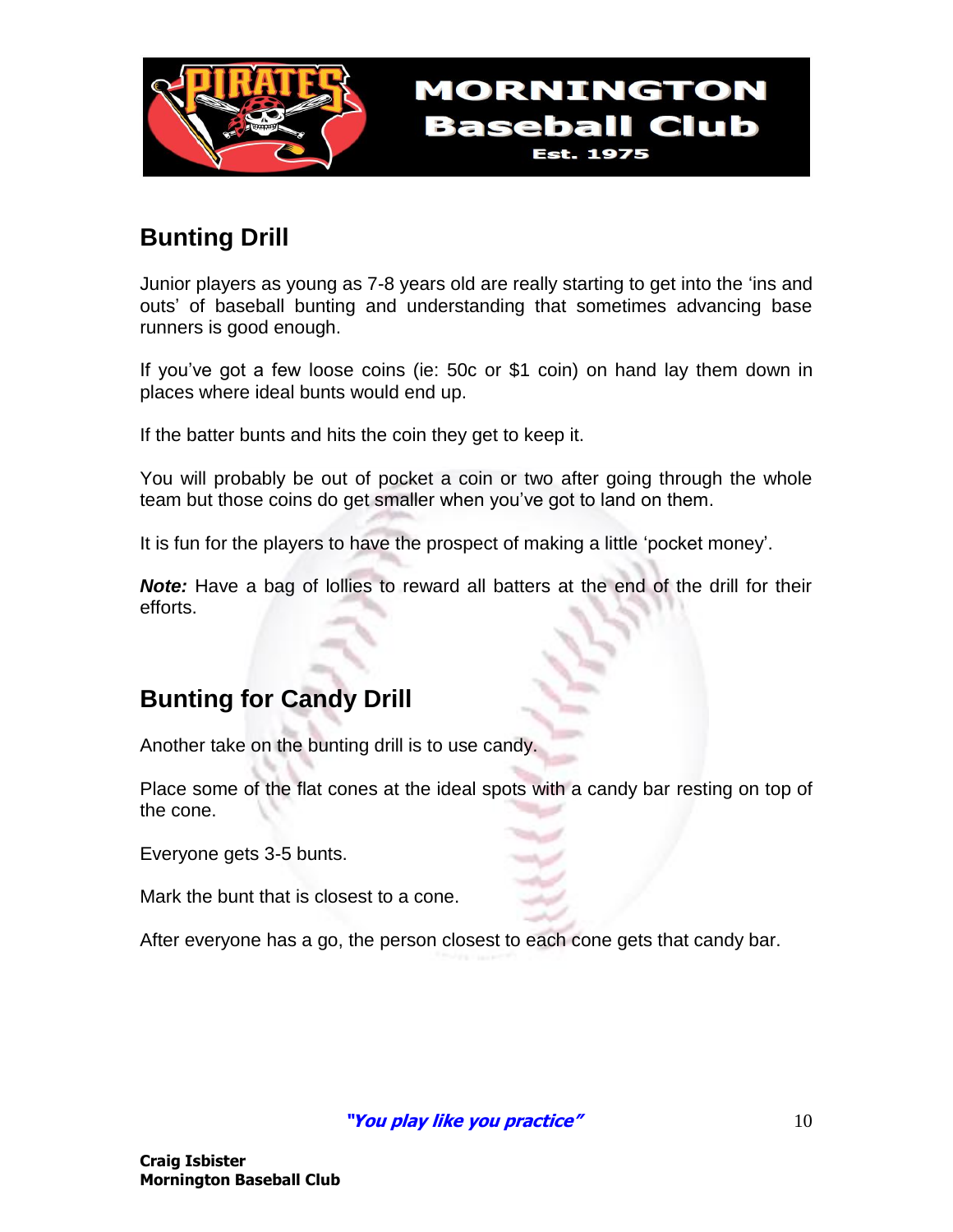

## **Tennis Ball Drill**

For great outfield practice use a tennis racket & hit tennis-ball fly balls. The kids love it.

**MORNINGTON** 

**Baseball Club Est. 1975** 

It also helps them get used to using two hands as the tennis balls like to bounce out of their gloves.

After a few practices you will notice a big difference in how much better they catch the ball.

It works great if you have a child who is afraid of the ball.

With the tennis ball you can teach them how to catch it & they will try harder as they know the tennis ball will not hurt them.

Once they start catching them they will have the confidence for a baseball.

### **Base Throw Drill**

The base throw drill teaches players accurate throwing and tagging procedures during a rundown at second base.

To set up the drill, place a fielder at first and second base.

Divide the remaining players into two groups, setting one group behind first base and the other behind second.

The drill begins with the sound of your whistle, and all players except the fielders begin running wildly between first and second base. During this drill, the fielders are to tag as many players as possible. As soon as a player is tagged, the must exit the field.

The fielders are given one minute to tag as many players as possible. This drill forces your fielders to think on their feet and react quickly during a high-pressure situation.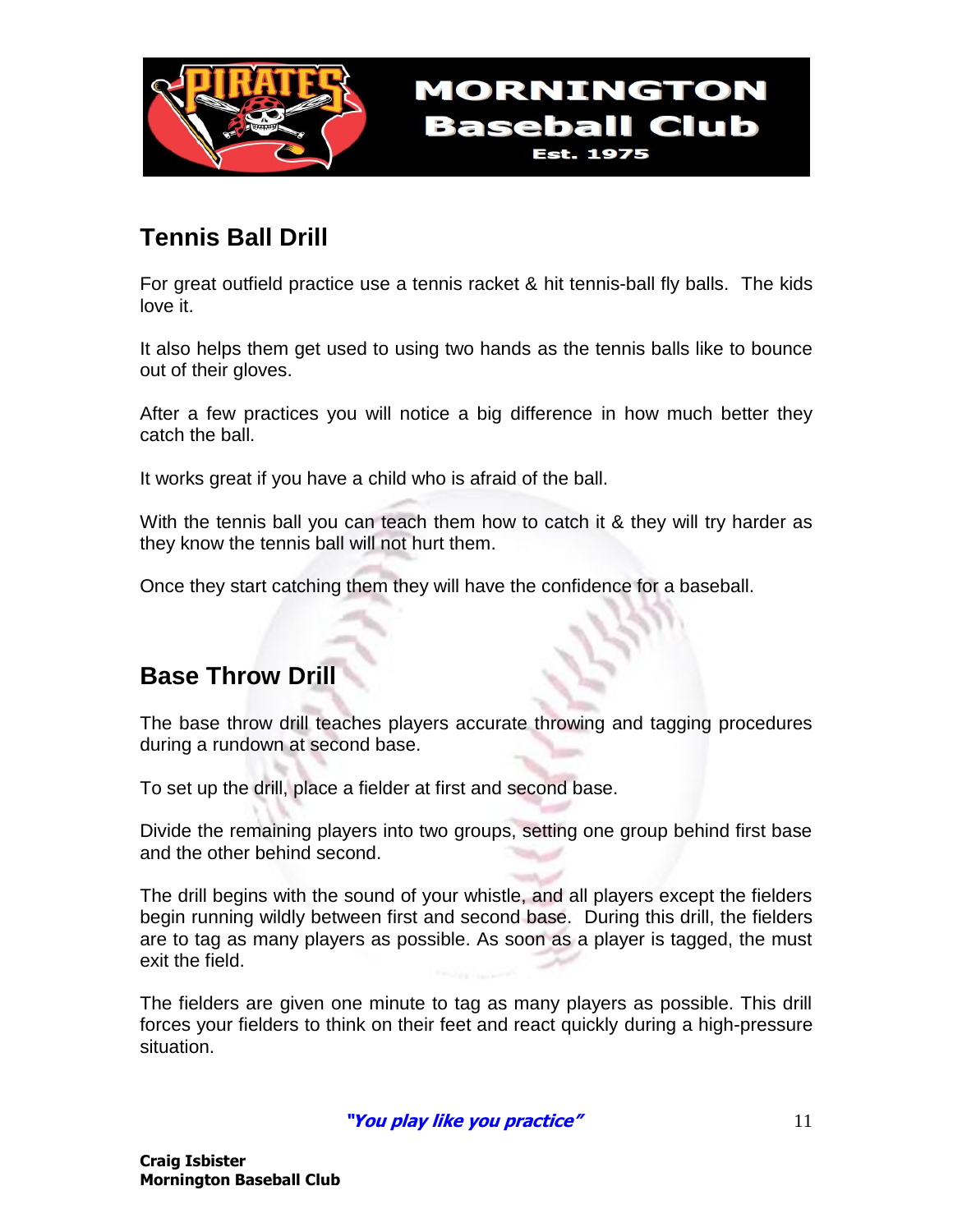

# **5 Ball Drill**

**Purpose:** To practice footwork and releasing the ball quickly for the throw. An intense conditioning element is also a part of this drill.

**MORNINGTON** 

**Baseball Club Est. 1975** 

### *Procedure:*

1. This drill can be used with any of the infielders in a variety of situations. For each position, place five balls in a line in an area where that player would likely field balls. For example, to help the third baseman practice fielding bunts, set up five balls in a line extending from the foul line toward the pitcher's mound approximately 10 feet away from home plate, where the fielder would pick them up for a bunt.

2. The third baseman starts in his normal ready position and depth, then runs to surround the first ball and throws it to first. He then runs back to his starting position and quickly turns back to field the next ball. Repeat until the fielder throws all five balls.

3. Place the balls in similar areas for the first baseman and catcher. For middle infielders, place the balls to one side of each player and have them practice their throws to each of the bases.

4. Each player fields and throws two sets of five balls placed in slightly different locations.

### *Variation:*

Two fielders can be fielding and throwing at the same time.

For example, the first baseman can practice fielding bunts and throwing to first while the third baseman fields bunts and throws to second. Or the first and third basemen can work together to field balls and practice throws while the shortstop and second baseman do the same.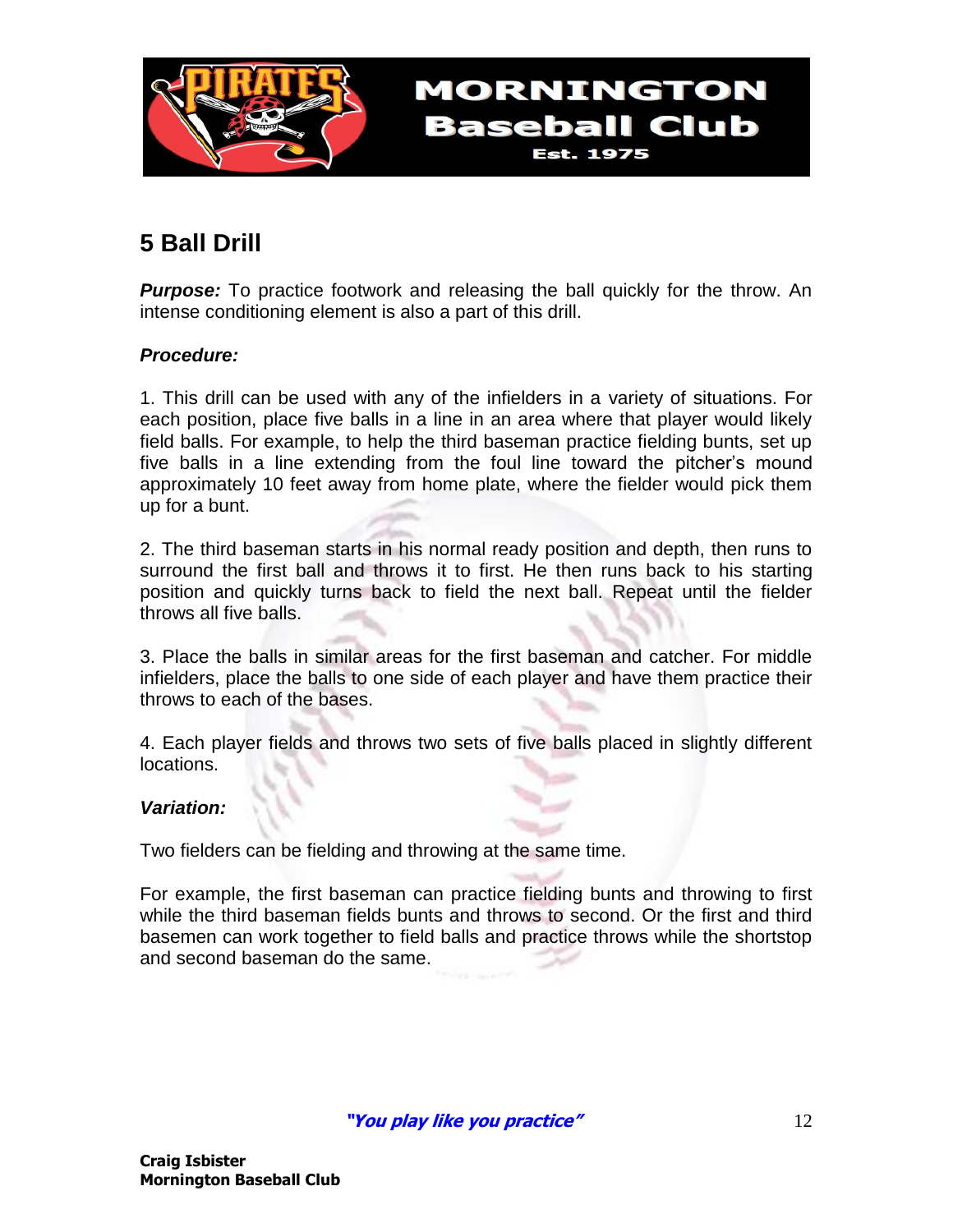

### **Infield Cover Drill**

All infielders line up at the second base and shortstop positions.

A player in front of the base rolls the ball to either 2B or SS. who in turn throw to the opposite player covering the bag, then turns double-play pivot.

**MORNINGTON** 

**Baseball Club Est. 1975** 

## **Pop Flies Drill**

Infielders partner up.

One player throws a fly ball over the other player's head making him open step and drop back while keeping eye contact with the ball.

Square body up under the ball to make the catch.

You can also have players practice catching the ball over the shoulder from this position.

### **Back Hand Drill**

Infielders partner up, rolling the ball to each other to their immediate left or right and practice proper glove side and backhand fielding techniques.

### **Glove Hand Drill**

Infielders partner up, rolling the ball to each other to their immediate left or right and practice proper glove side and backhand fielding techniques.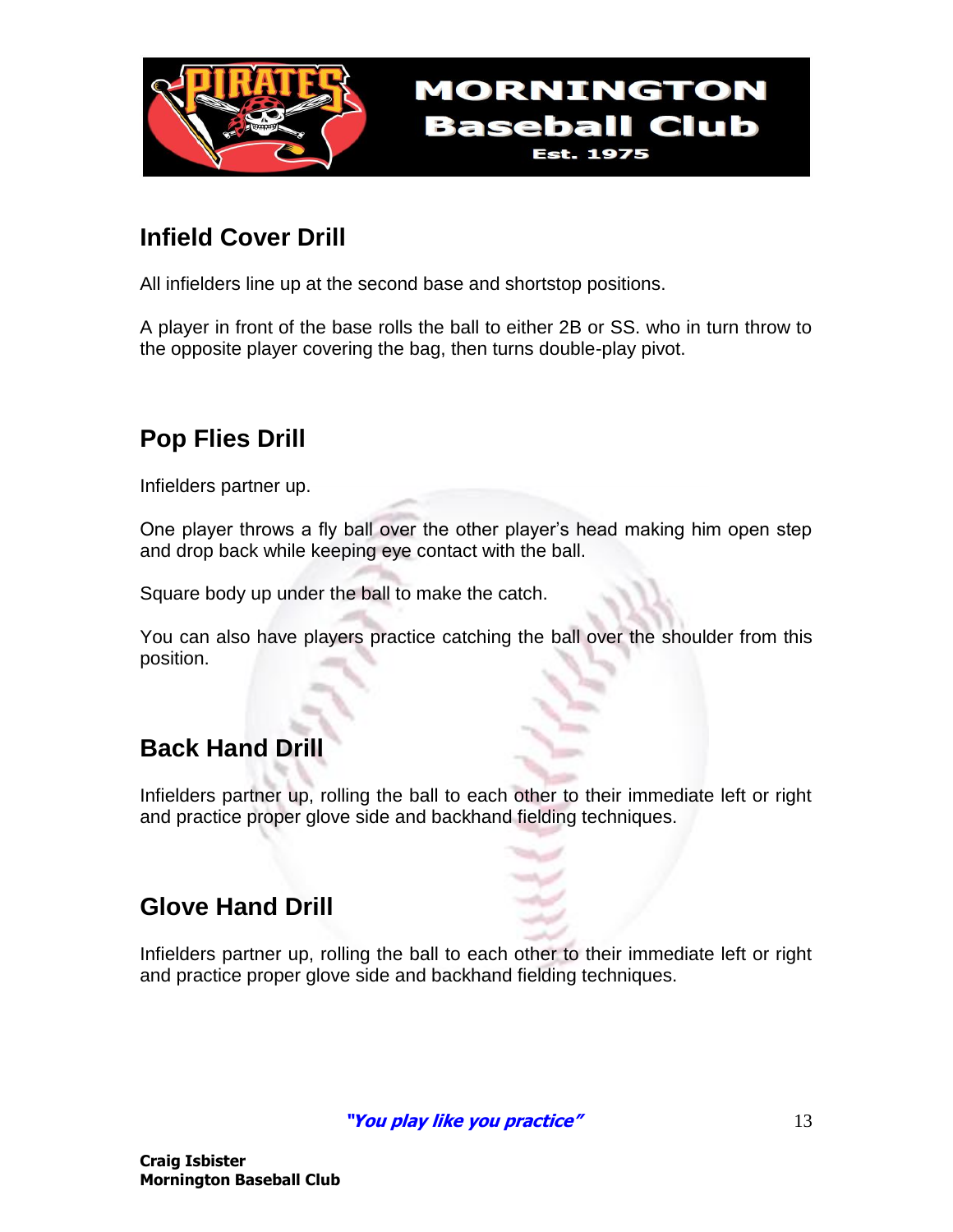

## **Long Toss Drill**

The long toss drill is an excellent way to lengthen players' throwing distances and build players' arm strength, especially those who throw with a pushing motion.

**MORNINGTON** 

**Baseball Club Est. 1975** 

To begin the drill, divide your team in partners standing facing each other approximately 30 feet apart. Where possible, partner together players with similar throwing distances.

Have the players throw and catch to each other.

When they successfully make 5 throws and catches each without missing a single one, have each player back up 5 feet, or the length of one giant stride.

Continue until players are no longer able to make the throws smoothly.

### **Quick Hands Drill**

Quick hand drill is set up similarly to the Long Toss drill mentioned above: with players partnered off and standing facing each other about 30 feet apart.

The drill begins with a toot on the whistle and partners are to throw the ball back and forth between each other *as fast as* they possibly can.

As they make each catch, have the player yell out the number of catch it is.

Whichever pair can throw the most catches in a 30 second period, which is marked by another blow on the whistle, is the winner.

If either player misses a catch, their count returns to zero. As your team improves, have them begin standing further apart.

This drill is great for encouraging a little healthy competition amongst your team.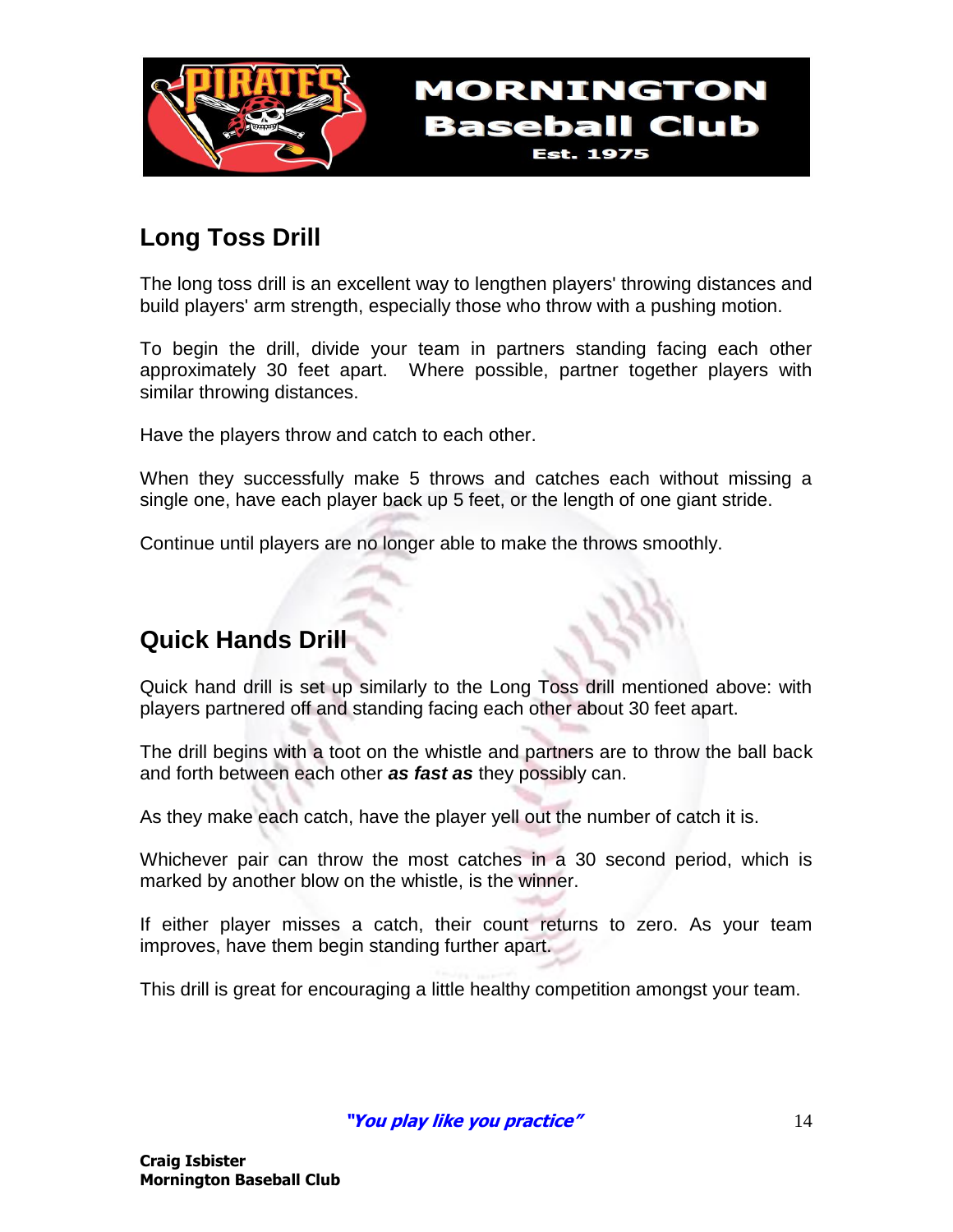

**<sup>1</sup>. <sup>4</sup>.**

**<sup>2</sup>. <sup>3</sup>.**

## **Rectangular Throwing/Tagging Drill**

Groups of four (4) kids with gloves.

Four cones set up in a rectangle 10m x 5 m (approx).

1 starts with the ball.

1 rolls ground ball to 2.

2 throws to 3 who practices a tag.

3 rolls ground ball to 4.

4 throws to 1 who practices a tag.

The fun bit!! After each action the player runs to the spot he passed the ball. Ie: 1 runs to 2, 2 runs to 3, 3 runs to 4, 4 runs to 1 then they start the drill over in an anti clockwise direction.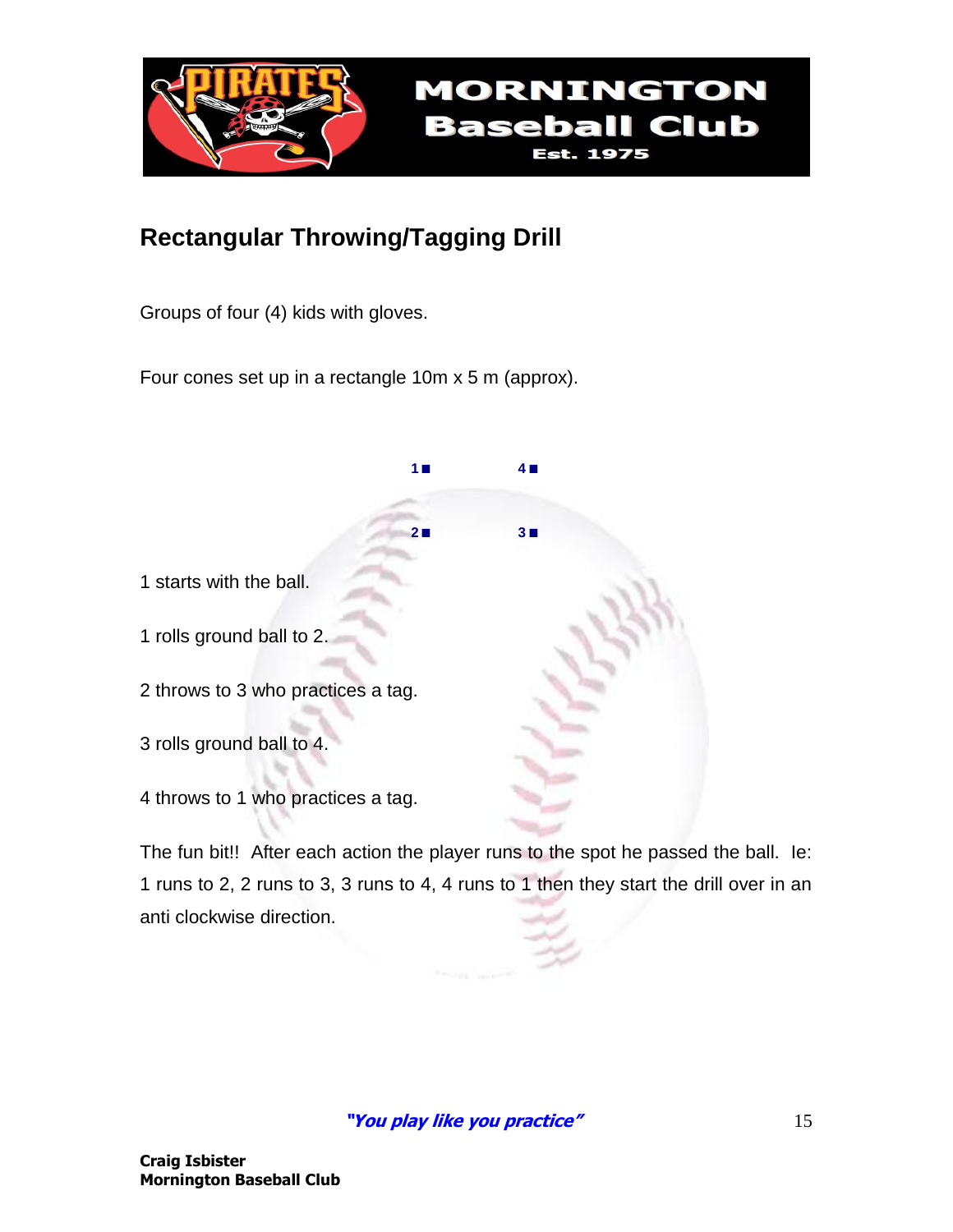

## **Group Warm Up Throw**

One large group in a circle.

Pair up opposite each other.

Throw one ball around the circle to players opposite.

## **Infield Dynamic Warm Up**

Groups of five – Catcher, 1B, 2B, SS, 3B

Catcher rolls ground ball to SS

SS fields ball & throws to 1B

1B catches ball, touches base & throws to 3B

3B catches ball, touches base & throws to 2B

2B catches ball, touches base & throws home to catcher.

Fun bit!! After each throw the fielder is to run to the position they passed the ball to ie: C runs to SS, SS runs to 1B, 1B runs to 3B, 3B runs to 2B and 2B runs to C. The drill continues until all players have moved around the horn.

**MORNINGTON** 

**Baseball Club Est. 1975**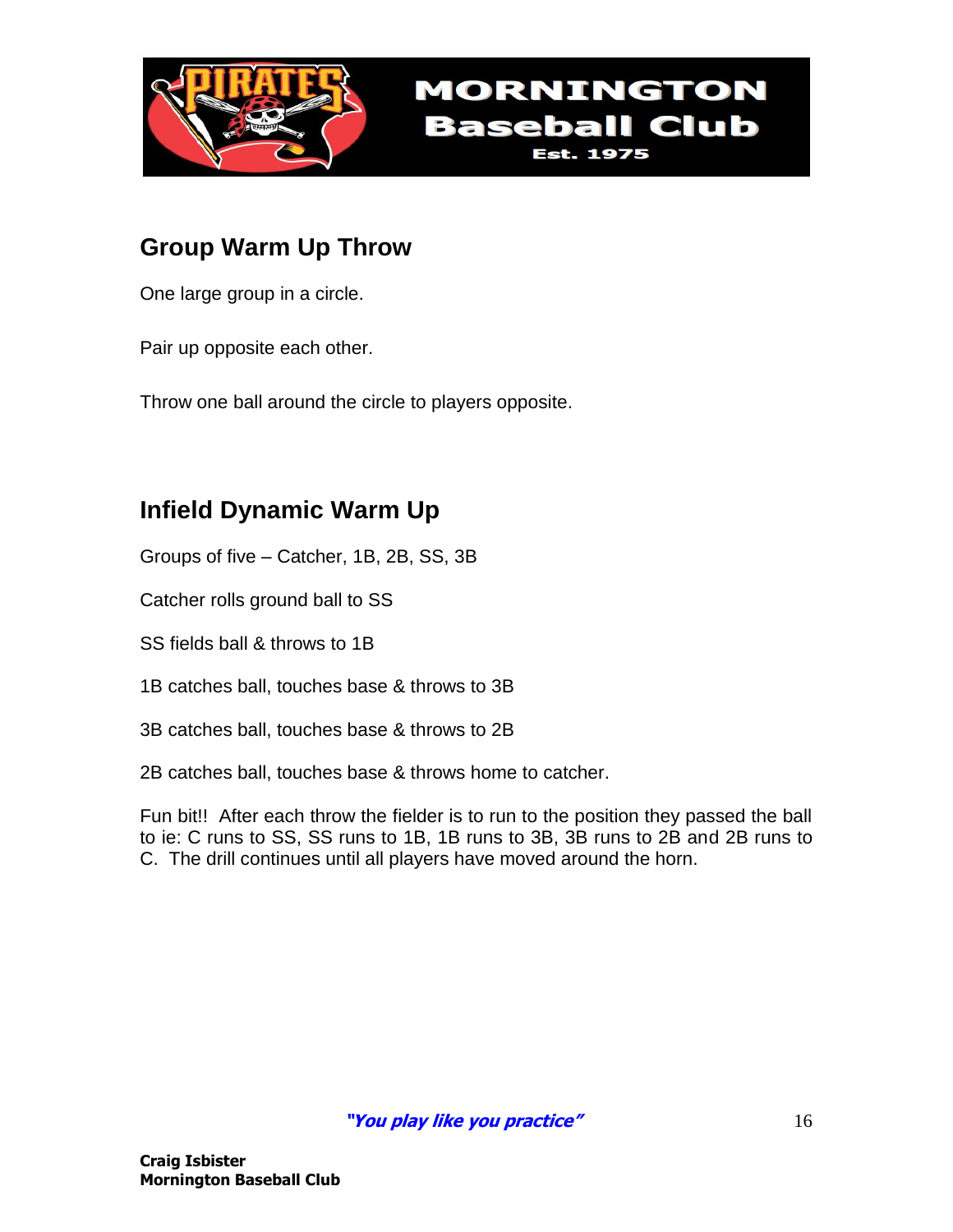

**MORNINGTON Baseball Club Est. 1975** 

# **PRACTICE PLAN 1**

### *Warm-up - 10 minutes*

- Slow Jog
- Stretch Legs
- Stretch Torso
- Stretch Arms

### *Base Running - 10 minutes*

- Infield Hit (Through First)
- Round First (Single)
- Run for a Double
- Run for a Triple

Note: After each sprint to a base, the player should jog back to home plate.

### *Throwing - 10 minutes*

One partner should be on foul line and the other in the outfield.

### *Stations - Total of 40 minutes (10 minutes each)*

- Ground Balls
- Pop-ups / Fly Balls
- Hitting on field or in batting cage/s
- Fielding balls hit by batter or hitting off of batting tees

### *Team Work Examples - 50 minutes*

- Scrimmage
- Cut-offs / Relays
- Run-Downs
- Pitching Drills
- Base Stealing
- Base Running Tagging up etc.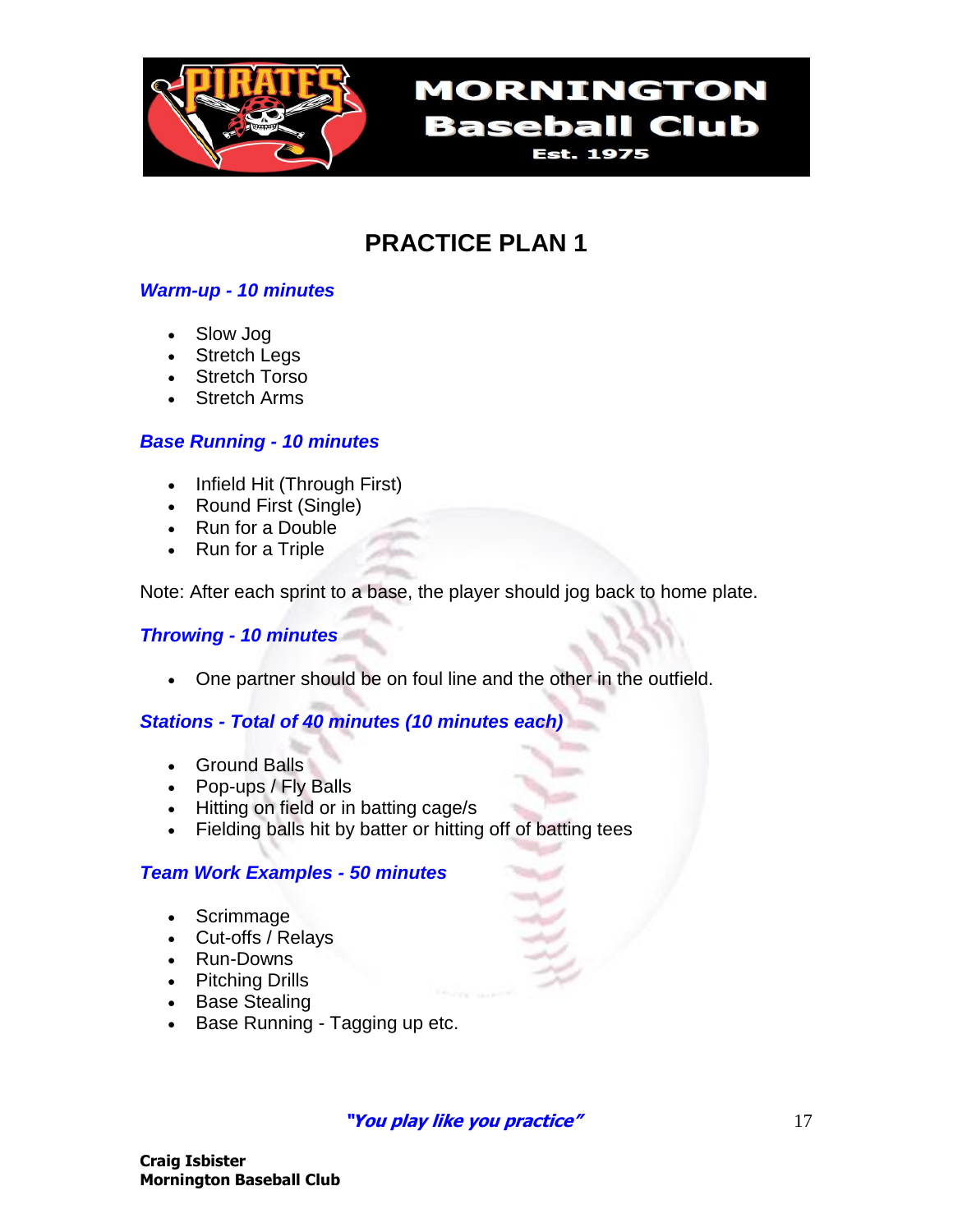

# **PRACTICE PLAN 2**

**Duration:** The plan is for a 90 minute practice with two coaches providing instruction and 12 kids per team participating.

- *Dynamic warm-up* (10 minutes)
- *Form throwing* (10 minutes)
- *Base running basics* (5 minutes)
- *Fielding* (10 minutes)
- *Hitting* (20 minutes)
- *Game situation: Where's the play?* (15 minutes)
- *Game situational hitting* (10 minutes)
- *Conditioning* (10 minutes)

### *Rules of practice for youth baseball*

1. Fun! If practice is fun, the players will be focused. They will give 100 percent, and they certainly will look forward to each and every practice.

2. Keep them moving. Players should not be standing around. They should always be moving or learning.

3. Always focus on positives. There is never a good reason to yell or be negative during practice unless it impacts on the safety of players.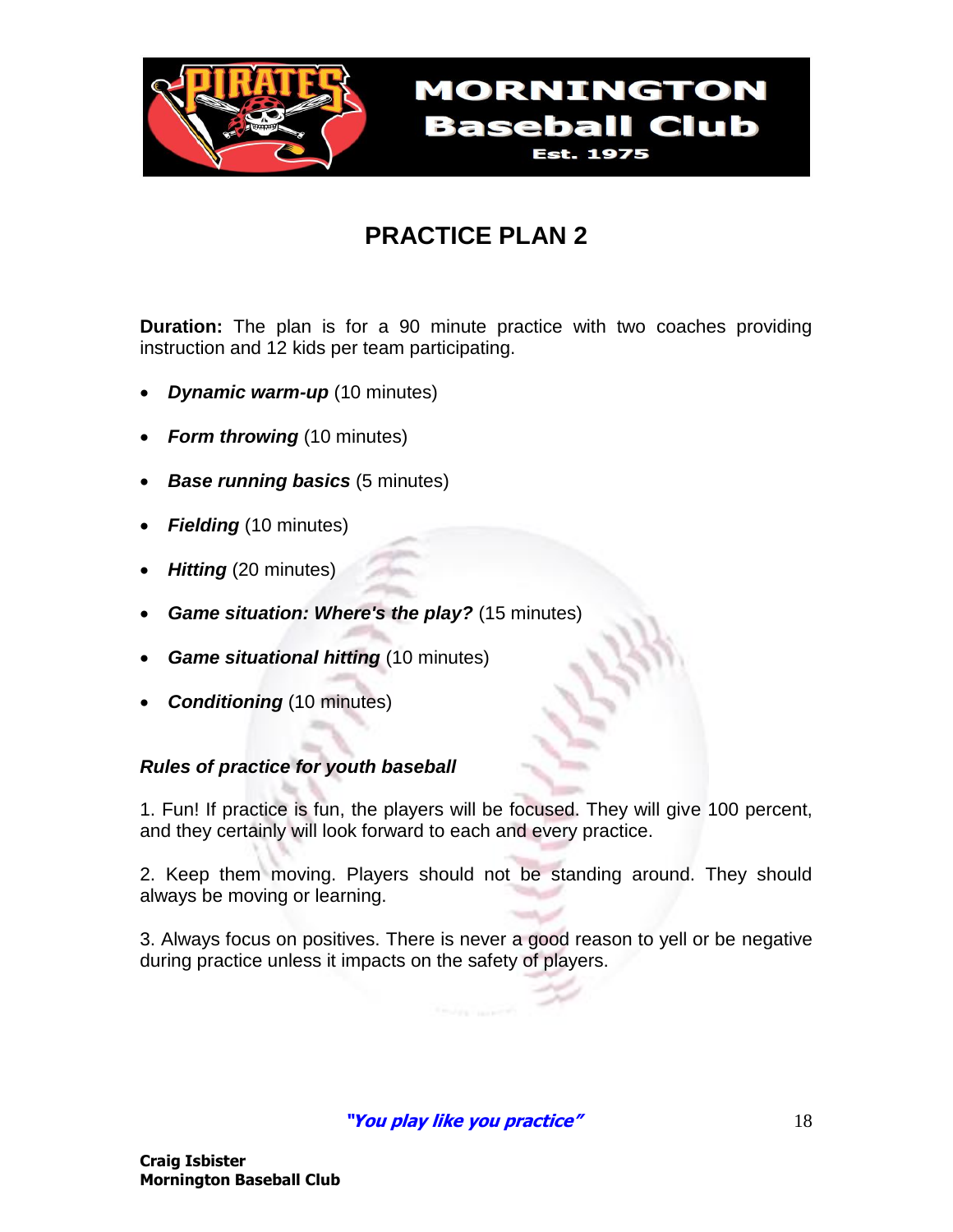

**PRACTICE PLAN 3**

**Baseball Club Est. 1975** 

**Duration:** The plan is for a 90 minute practice with two coaches providing instruction and 12 kids per team participating.

#### **Dynamic warm-up (10 minutes):**

Forget the lap and stretch. Use movement preparation to prepare for game conditions.

#### **Form throwing (10 minutes):**

Start on one knee and work up to a regular standing throw. Most throwing warmups are not supervised carefully and are therefore mindless. Have the players develop proper throwing and catching mechanics. Proper habits developed now will last a lifetime and really pay off down the road.

#### **Base running basics (5 minutes):**

Now is a great time to teach proper base running, while also developing conditioning and getting the players ready for the rest of practice. I like to split the players into two groups (one coach with each). Have half of the kids go from home to first and work on rounding the bag, while the other group is scoring from second base. Each player can get three to four trips around the bases in five minutes.

#### **Fielding (10 minutes):**

Break into groups of infielders, outfielders and catchers. Coaches should hit balls (or if you have pitchers who are only pitchers) but it should be one right after the next. For example, hit to third and first, and they throw across the diamond. Right after you hit a ball to the third baseman, hit one to the shortstop, and have the middle infielders working on plays as 2B. If you have more than one coach you can have more than one hitting grounders, or have one roving coach helping out with instruction.

#### **Hitting (20 minutes):**

Again, break players into groups. The age groups and how many coaches you have will determine how many stations you can have. The more the better, as this means more swings in the given time frame. Obviously with six year olds you cannot leave them alone doing tee work, but with older kids you can. I use many different stations with tee work, soft toss and live hitting. The goal is 60-75 swings total each in 20 minutes.